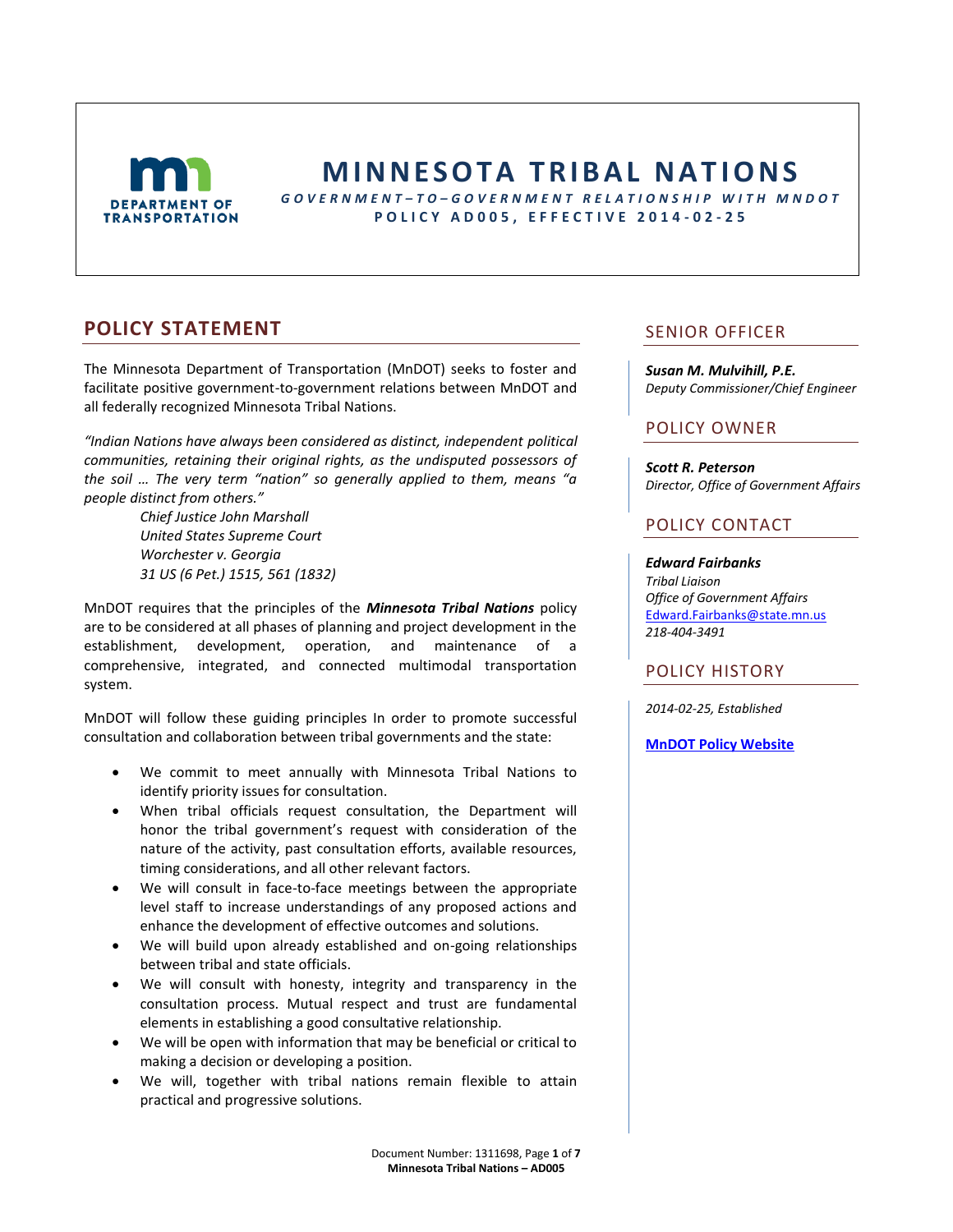# **REASON FOR POLICY**

The purpose of this policy is to develop, improve, and maintain collaborative relationships between MnDOT and Minnesota Tribal Nations by:

- Implementing agreed-upon processes, when MnDOT develops, changes or approves policies, programs, or services with tribal implications
- Aligning with all state and federal laws, regulations, and tribal laws

**[Executive Order 13-10, State of Minnesota](http://mn.gov/governor/images/EO-13-10.pdf)** requires that all Executive Branch agencies of the State of Minnesota shall recognize the unique legal relationship between the State of Minnesota and the Minnesota Tribal Nations. Cabinet- level Executive Branch agencies shall coordinate, as needed, with the tribal liaison in the Governor's Office to consult with the Minnesota Tribal Nations.

In addition, federal tribal consultation statutes, orders, regulations, rules, policies, manuals, protocols and guidance are to be taken into consideration in government-to-government relationship with Tribal Nations, such as **[Code of Federal](http://www.archives.gov/federal-register/cfr/subject-title-23.html)  [Regulations \(CFR\) Title 23,](http://www.archives.gov/federal-register/cfr/subject-title-23.html) [Tribal Consultation](http://www.gsa.gov/portal/content/105007?utm_source=PBS&utm_medium=print-radio&utm_term=tribalconsultation&utm_campaign=shortcuts)** to ensure consistency and compliance with the purpose and intent with each requirement.

Consultation is a process of meaningful communication and coordination between MnDOT and tribal officials prior to taking actions or implementing decisions that may affect tribes or tribal interests. As a process, consultation includes several methods of interaction that may occur at different levels.

This policy seeks to strike a balance between providing sufficient direction for purposes of achieving consistency and predictability. In addition allows for and encourages the development of consultative approaches to reflect the circumstances of each situation and to accommodate the preferences of tribal governments.

This policy is prepared in accordance with Minnesota statutes and rules, federal statutes and regulations. The Department, in conjunction with tribal nations, will address issues and opportunities, in context with the law and remain flexible in the means to attain practical and progressive solutions.

# **WHO NEEDS TO KNOW THIS POLICY?**

- All MnDOT employees must become familiar with the purpose and intent of this policy to further government-togovernment relations with tribal nations.
- All MnDOT employees whose work responsibilities involve actual or potential actions that may affect tribes or tribal interests must follow this policy.
- All consultants and contractors responsible for planning, designing, constructing or maintaining projects along trunk highway right of way on or abutting tribal lands shall become familiar with this policy.

# **DEFINITIONS**

### **Consultation**

"Government-to-government communication in a timely manner by all parties, about a proposed or contemplated decision in order to:

- Secure meaningful tribal input and involvement in the decision-making process; and
- Advise the tribe of the final decision and provide an explanation."

#### **Collaboration**

"All parties involved in carrying out planning and project development work together in a timely manner to achieve a common goal or objective."

### **Coordination**

"Each party:

 Shares and compares in a timely manner its transportation plans, programs, projects and schedules with the related plans, programs, projects, and schedules of the other parties; and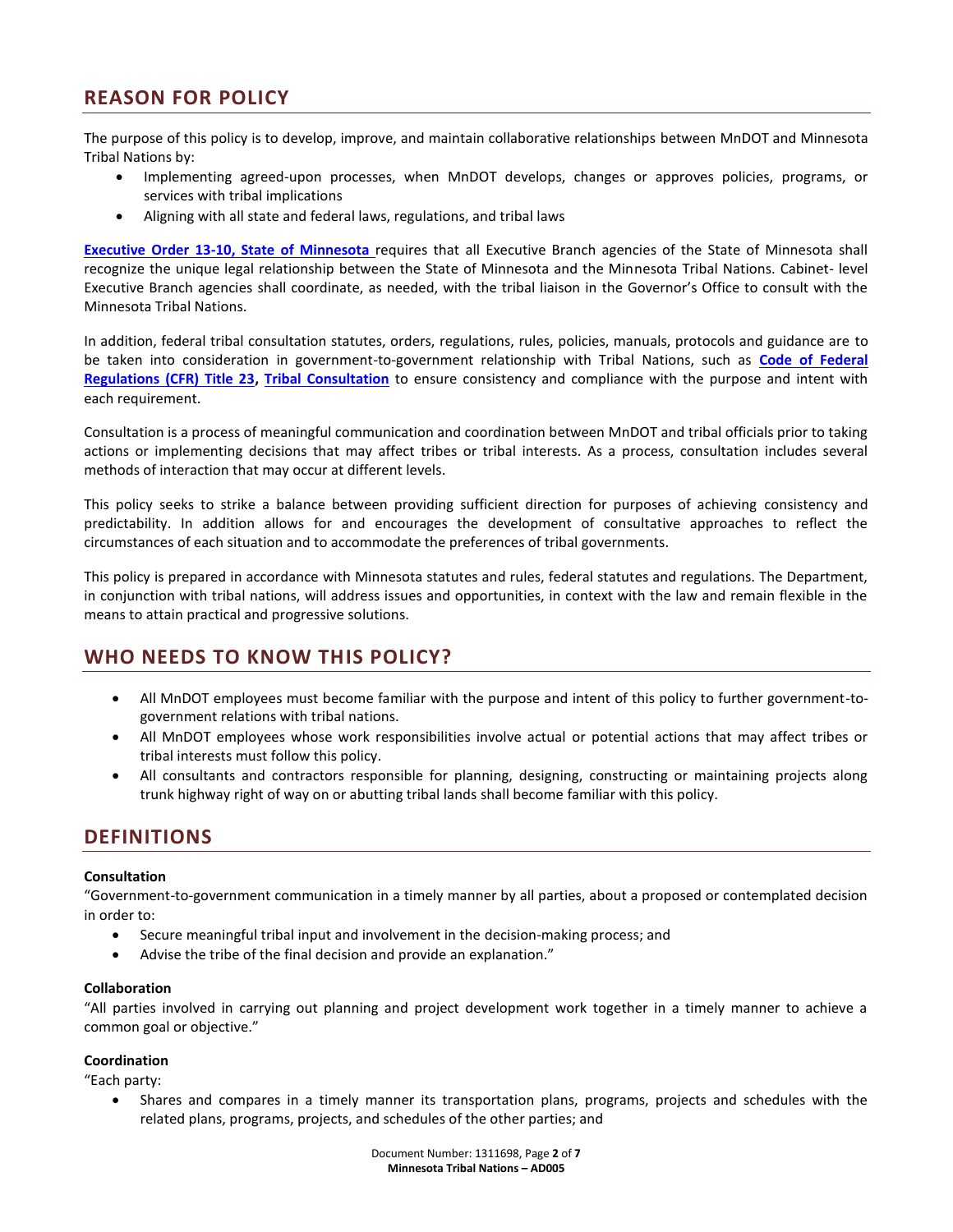Adjust its plans, programs, projects, and schedules to optimize the efficient and consistent delivery of transportation projects and services."

### **Minnesota Tribal Nations**

In Minnesota, the federally recognized tribes are: Bois Forte Band of Chippewa; Fond du Lac Band of Lake Superior Chippewa; Grand Portage Band of Lake Superior Chippewa; Leech Lake Band of Ojibwe; Lower Sioux Indian Community; Mille Lacs Band of Ojibwe; Prairie Island Indian Community; Red Lake Nation; Shakopee Mdewakanton Sioux Community; Upper Sioux Community; White Earth Nation.

### **Tribal Sovereignty**

It is the right of American Indian tribes to determine their own future. Tribal nations possess all of the inherent powers of any sovereign government, except those powers that have been limited or qualified by treaties, agreements or an act of Congress. American Indian tribes, through elected tribal governments, have the right to operate as self-governing nations.

### **PROCEDURES**

To the fullest extent possible, MnDOT will develop and utilize a *"big picture view"* of issues to address broad-scale opportunities or challenges, in order to promote and successfully implement government-to-government relations between MnDOT and tribal nations. MnDOT will concentrate on three focus areas to fulfill the spirit and intent of the Executive Order.

### *Focus Area 1: Transportation System*

### *Providing for Consultation, Coordination, and Cooperation*

Consistent with MnDOT's mission of providing the highest quality, dependable multimodal transportation system, the **[Minnesota GO](http://www.dot.state.mn.us/minnesotago/)** vision adopted in November 2011 establishes a vision for a multimodal transportation system that maximizes the health of people, the environment and our economy. Achieving this vision includes having a transportation system that:

- Provides safe, convenient, efficient and effective movement of people and goods
- Is accessible regardless of socioeconomic status or individual ability

The procedures for implementing the policy in planning, project development and scoping, design, construction, operations and maintenance, and measurement and evaluation are in numerous agency policies and technical documents. MnDOT will apply relevant Minnesota or federal statutes, rules, or industry codes as appropriate to the circumstances of the implementation of the policy in consultation with tribal nations.

### *Planning Stage*

- MnDOT requires tribal input in the development of the **[State Transportation Investment Plan](http://www.dot.state.mn.us/planning/stateplan/index.html)** and MnDOT District Transportation Improvement Plans.
- MnDOT's transportation plans will catalog system condition and needs so that projects may prioritize and work towards systems and networks that eliminate or minimize the impact of system and network gaps and barriers for tribal nation's members.
- Successful statewide implementation of the policy requires multi-jurisdictional coordinating, collaborating, partnering, and planning with tribal nations, and other implementing agencies to accomplish efficient and effective system planning and the connectivity at network, corridor and project levels. An effective government-togovernment relationship between MnDOT and the tribal nations will provide opportunities to address needs.
- MnDOT must employ early, continuous and meaningful involvement of the public and the full range of affected stakeholders throughout its planning processes and must reach out to populations who may be under-represented or under-served by the transportation system. The stakeholders should include all populations covered under the following, **[Americans with Disabilities Act \(1990\),](http://www.dol.gov/dol/topic/disability/ada.htm) Title VI of the Civil Rights Act** and **[Executive Order 12898,](http://www.fema.gov/environmental-planning-and-historic-preservation-program/executive-order-12898-environmental-justice)  [Environmental Justice](http://www.fema.gov/environmental-planning-and-historic-preservation-program/executive-order-12898-environmental-justice)** and other Civil Rights laws.
- Tribal nation interests will be addressed using transparent, effective and project appropriate public involvement processes.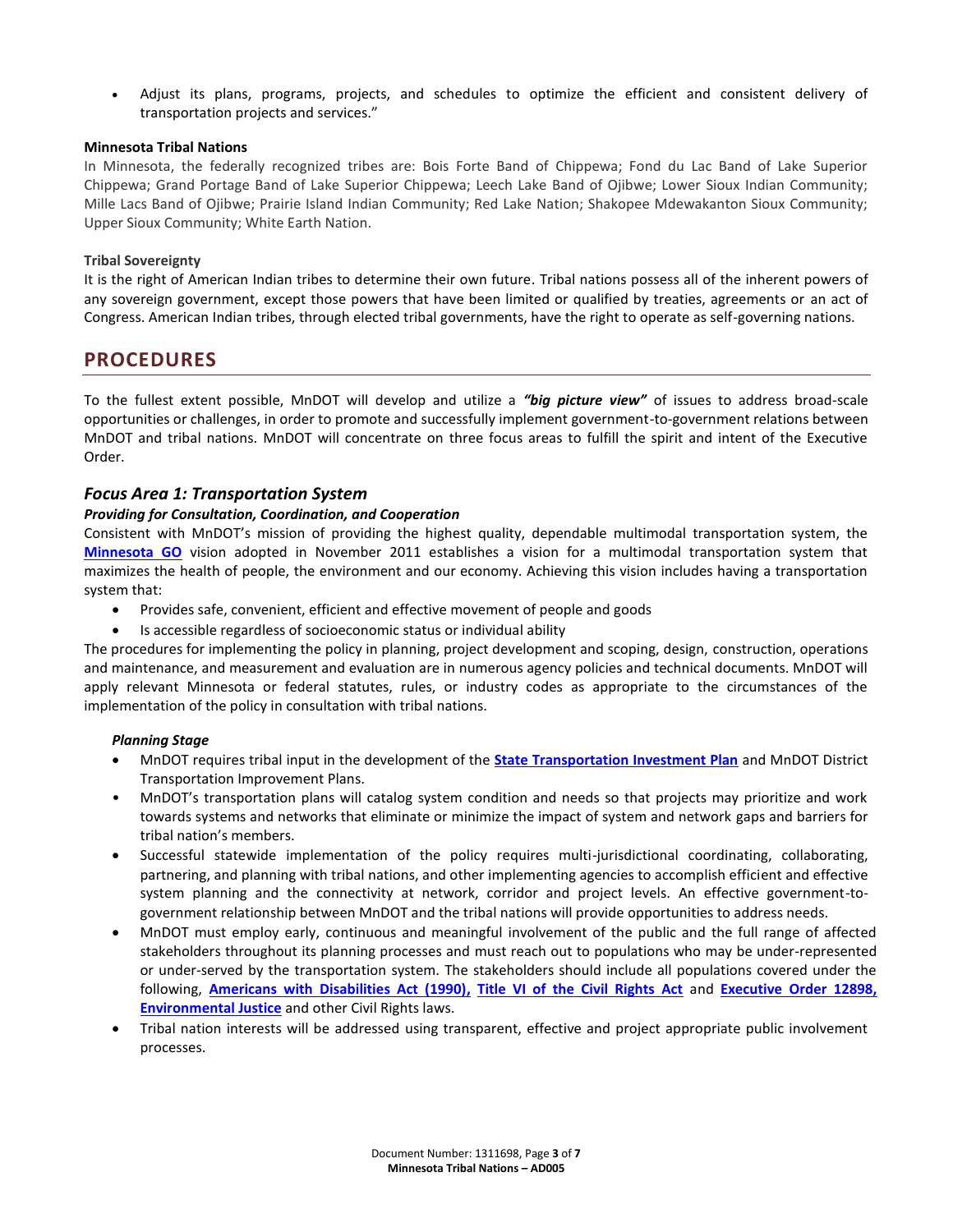### *Project Development and Scoping Stage*

- Considerations, concerning all tribal nations, must be in the project development process scoping worksheets and documents.
- Plans and projects will consider future demand from all users along and across all corridors, such as with phased projects in the corridor.
- MnDOT must consider all impacted tribal nation's members in project safety reviews, road safety audits, and intersection control evaluations.
- Refer to the following links for further information, **[Highway Project Development Process](http://www.dot.state.mn.us/planning/hpdp/external-coordination.html)**; and the **[Project](http://www.dot.state.mn.us/pm/processes.html)  [Management, Processes, Guidance and Tools.](http://www.dot.state.mn.us/pm/processes.html)**

### *Design Stage*

- Designers will use flexible design to provide and balance the needs of tribal nation's safety, and mobility, economy, design consistency, community values, environmental and energy goals, health and aesthetics. MnDOT's flexible design initiative intends to provide appropriate flexibility inherent in each design element as well as design guidance to encourage solutions oriented toward facility performance and system-wide return on investment.
- Designers shall use MnDOT adopted design standards and guidance as the design basis for projects and will consult with tribal nations.
- Design exceptions and variances shall follow established MnDOT procedures.

### *Construction Stage*

- As directed by MnDOT's Field Guide, construction zones will provide alternative and accessible routes and detour provisions to perpetuate previously existing modes of travel, including pedestrians and bicyclists, when closing roads, bridges or sidewalks for construction projects and maintenance work that lasts more than three days.
- Construction staff will coordinate with the Office of Freight and Commercial Vehicle Operations to ensure oversizeand overweight-permitted loads are appropriately detoured to minimize the impact on tribal nations.

### *Operations and Maintenance Stage, Opportunities for Consultation*

 Work with tribal nations to identify, and coordinate with, the jurisdictions responsible for providing appropriate maintenance and snow removal on all facilities including sidewalks, crossings, bridges, underpasses, and transit stops and hubs.

### *Focus Area 2: Employee Training and Outreach*

### *Providing for Consultation, Coordination, and Cooperation with Tribal Nations*

Consistent with **[MnDOT Statewide Training Guidelines](http://ihub.dot.state.mn.us/training/documents/FY2014%20Statewide%20Training%20Guidelines.pdf)**, employees shall coordinate with their supervisors for approval of job-assigned training about American Indian tribal governments, histories, cultures and traditions in order to:

- Empower state employees to work effectively with tribal nations; and
- Promote authentic and respectful relationships between state agencies and American Indian tribes.

### *Examples of Tribal-State Relations Training*

- *Tribal – State Relations Training (15 hour instructor-led certification course)* Training is for decision-makers and front-line staff who work with the tribes on a regular or face-to-face basis.
- *Tribal – State Relations Training (Condensed web based course)* Training will provide all MnDOT staff with information about the intent of the policy and promote an understanding of government-to-government relations with tribal nations.
- *Tribal Government Specific Training (Video and resource materials)* This training is for agency staff whose work directly involves interacting with respective tribal governments (as appropriate by location and/or responsibility). Resource information about each of the 11 Minnesota tribal governments, including an understanding of the history, culture, and organizational design of each tribal government is available.
- *Issue/Topic Specific Training (Video and resource materials)* This training is for agency staff whose work directly involves interacting with respective tribal governments (as appropriate by location and/or responsibility) and pertains to specific transportation issues or topics.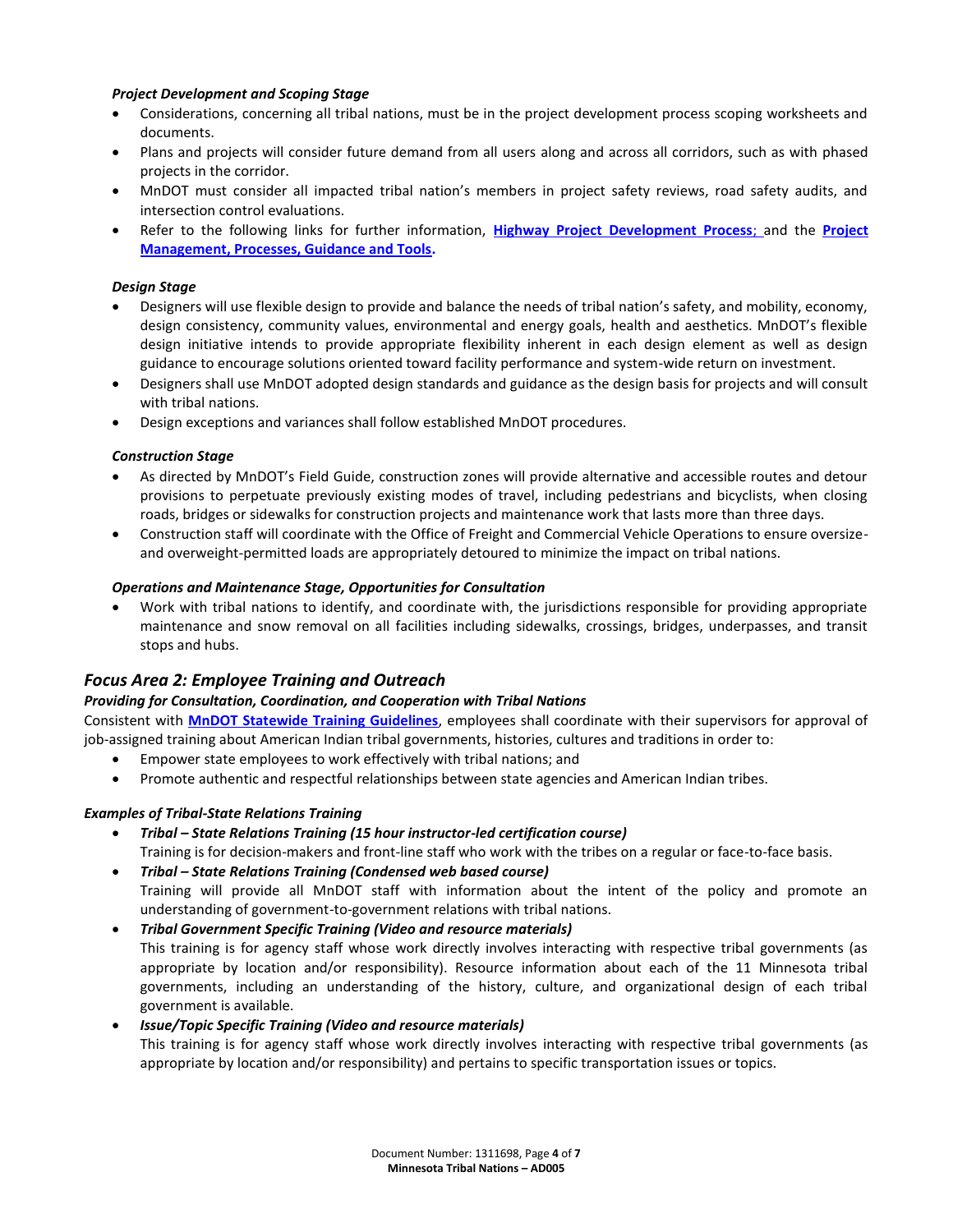### *Focus Area 3: Additional Resources*

### *Providing for Consultation, Coordination, and Cooperation with Tribal Nations*

Identified in MnDOT policy and procedures, resources for a host of subjects, including but not limited to employment, contracting, training and technical assistance are available to employees and the tribes. Best practices will evolve as meaningful and timely consultation helps with the identification of issues of importance to both the tribal nations and MnDOT.

Several web-based resources are available to tribal members to help facilitate whom to call, how to find out more information. Three websites provide over-arching lists of resources, **[Doing Business with MnDOT,](http://www.dot.state.mn.us/business.html) [Contact MnDOT](http://www.dot.state.mn.us/information/talk.html)** and **[MnDOT \(A to Z\)](http://dotapp7.dot.state.mn.us/atoz/)** The Department currently has a number of government-to-government relationships with the tribal nations; refer to the MnDOT website **[Tribes and Transportation](http://www.dot.state.mn.us/mntribes/agreements.html)** for further information.

# **RESPONSIBILITIES**

#### **Commissioner**

- Creates the "Tone at the Top" in recognizing the unique legal relationships between MnDOT and the Minnesota Tribal Nations and ensures that MnDOT accords Tribal governments the same respect accorded to other governments.
- Fulfill the spirit and intent of the executive order. Maintain a positive relationship with tribal nations and tribal [groups.](http://mn.gov/governor/images/EO-13-10.pdf)
- Serve as a Standing Member on the Indian Affairs Council.
- Actively supports and ensures the integration of the policy, its underlying principals and procedures into MnDOT's vision, mission and core values so that MnDOT programs, projects and planning reflect the objectives and requirements of this policy.
- Ensure that MnDOT senior leadership understands and implements the requirements of the policy.

### **Director, Office of Government Affairs**

- Represents MnDOT by establishing and maintaining positive relationships with tribal nations and groups, and serves as a key point of contact on the policy to ensure department-wide understanding and integration of policy relating to MnDOT programs, projects and planning.
- Attain and sustain agency-level support and resources necessary to implement and integrate the policy.
- Provide executive level stakeholder communications.
- Removes roadblocks and resolves issues that may impede the successful implementation and operation of the policy.

#### **MnDOT Tribal Liaison**

- Serve as the designated MnDOT representative on the policy by providing leadership, direction, policy development and meaningful tribal consultation to ensure department-wide understanding and integration of the policy as it relates to MnDOT programs, projects and planning, by establishing and maintaining positive relationships with tribal nations and groups.
- Serve as the designated MnDOT representative on the Indian Affairs Council when the Commissioner is not in attendance.
- Establish and promote effective working partnerships between MnDOT leadership and tribal governments.
- Work collaboratively with entities such as the U.S. Department of Transportation to ensure integration of the requirements of this policy, into transportation planning, programming, project development and implementation.
- Responsible for the development and implementation of timely and department-wide training to ensure understanding of and all steps needed to integrate requirements of the policy into MnDOT programs, projects and planning.

#### **Senior Leadership Team, Office Directors and District Engineers, Managers and Supervisors**

- Ensure the integration of policy compliance and operational performance of staff into MnDOT programs, projects and planning by establishing and maintaining positive relationships with tribal nations and groups.
- As recommended by the MnDOT Tribal Liaison, serve as a member of the Advocacy Council for Tribal Transportation.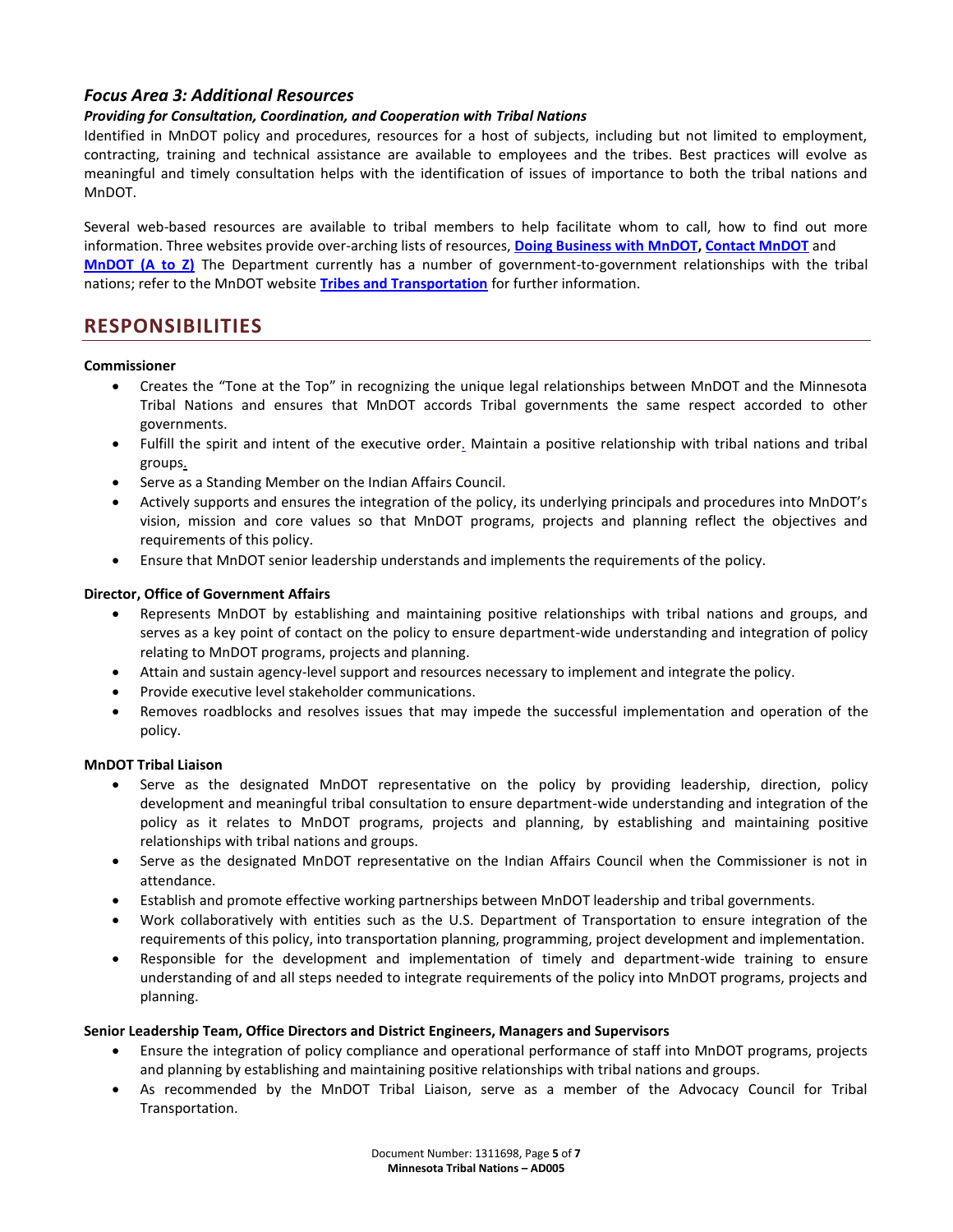### **Employees**

- Read, understand and follow the policy.
- Support MnDOT efforts and strategies to integrate this policy into programs, projects and planning as they relate to the policy.

### **Governance Council**

- Review and approval of MnDOT policies
- Approve the changes or retirement of existing policies

# **FREQUENTLY ASKED QUESTIONS**

### *Q. What is the relationship between the tribes and the United States?*

A. The relationship between federally recognized tribes and the United States is one between sovereigns, i.e., between a government and a government. This "government-to-government" principle, in the United States Constitution, has helped to shape the long history of relations between the federal government and these tribal nations.

### *Q. What is the relationship between the tribes and the individual states?*

A. Because the U.S. Constitution vested the federal Legislative Branch with plenary power over Indian Affairs, states have no authority over tribal governments unless expressly authorized by Congress. While federally recognized tribes generally are not subordinate to states, they can have a government-to-government relationship with these other sovereigns, as well.

Federally recognized tribes possess both the right and the authority to regulate activities on their lands independently from state government control. They can enact and enforce stricter or more lenient laws and regulations than those of the surrounding or neighboring state(s) wherein they are located. Yet, tribes frequently collaborate and cooperate with states through compacts or other agreements on matters of mutual concern such as environmental protection and law enforcement.

### *Q. What is Public Law 280 and where does it apply?*

A. In 1953, Congress enacted Public Law 83-280 (codified as amended at 18 U.S.C. §1162 and 28 U.S.C. §1360). Expressly granting to Minnesota and five other states jurisdiction over criminal matters committed by or against American Indians on reservations and jurisdiction to allow state courts to handle civil litigation involving American Indians that had previously come under tribal or federal court jurisdiction. Public Law 280 expressly excludes application to the Red Lake Nation. The law did not grant states civil regulatory power over tribes or lands held in trust by the United States; federally guaranteed tribal hunting, trapping, and fishing rights; basic tribal governmental functions such as enrollment and domestic relations; nor the power to impose state taxes. These states also may not regulate matters such as environmental control, land use, gambling, and licenses on federal Indian reservations.

# **RELATED INFORMATION**

### **[25 CFR 170.100](http://www.gpo.gov/fdsys/granule/CFR-2012-title25-vol1/CFR-2012-title25-vol1-sec170-100/content-detail.html)**